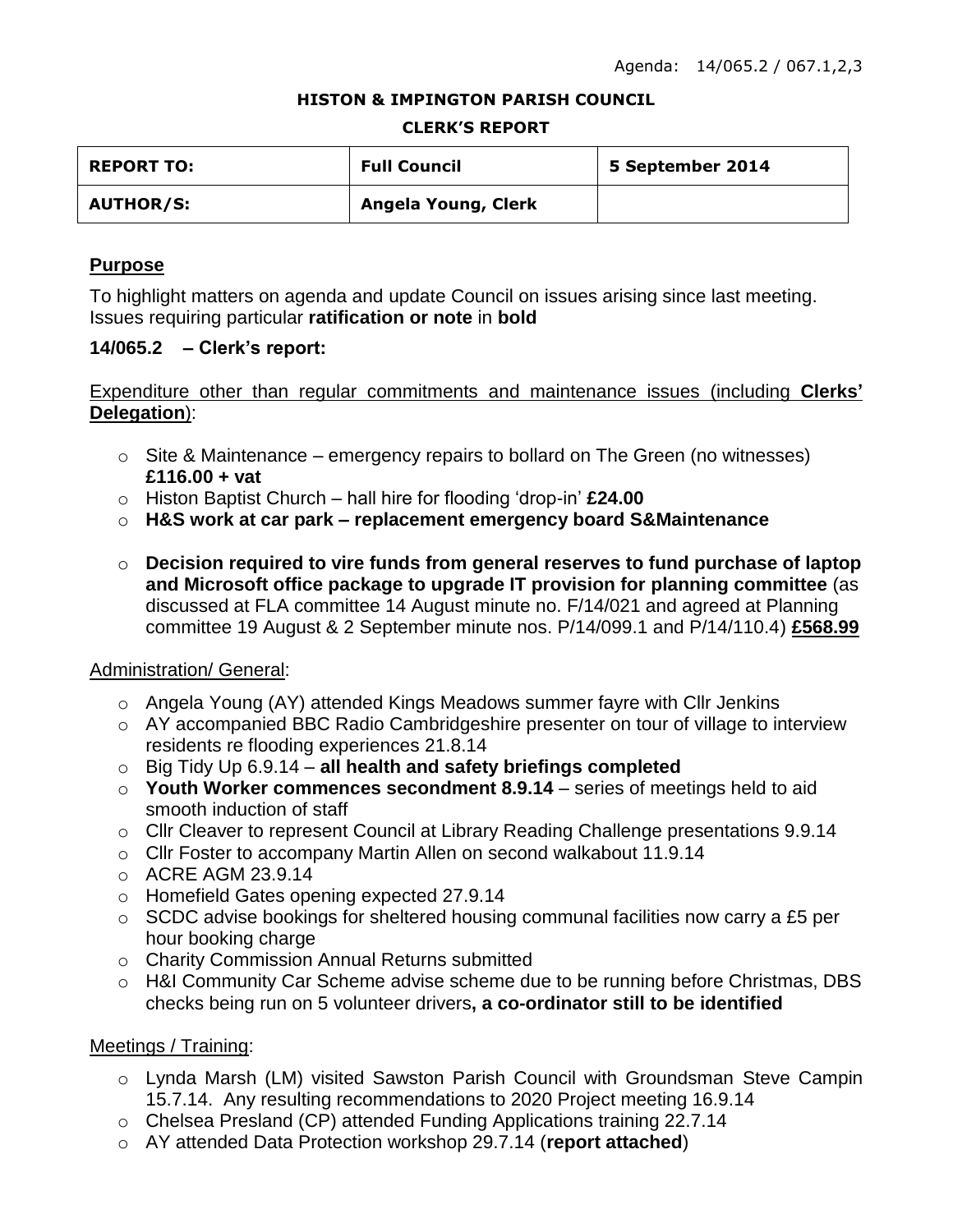- o Newsletter Editorial team meetings held during August **newsletter due to be published w/c 15.9.14**
- o Meetings with SCDC re Neighbourhood Plan procedures during August/September
- o AY and Cllr Payne met with residents re car park issues 20.8.14 (**report attached**) **recommendation to cancel barrier installation order –** cost implication**:** Original quote: £1,656, cost to date £1,433, accommodation negotiated £1,283 all plus VAT **– FOR DECISION**
- o AY, Cllr Davies and Cllr Jenkins met Stephen Conrad re Bypass Farm issues 2.9.14
- o LM to attend Budgets and Cashflow Forecasting training 9.9.14
- o Defibrulator training 18.9.14
- o AY attending SLCC meeting 19.9.14
- o Mobile Warden Scheme meeting due 8.10.14
- o Police Panel meeting due 15.10.14
- o Capalc South Cambs Conference and Funding Fair 28.10.14 attendees advise Clerk to book

### Staff matters and holiday/TOIL dates:

- o Update on CiLCA training
- o AY now routinely takes Wednesday as day off. LM continues to take Fridays. Both are subject to change if diary/workload dictates
- o AY on leave w/c 8 September; CP w/c 22 September; Trevor Smith w/c 22 September; LM w/c 29 September
- o **Please let Clerk know your holiday dates** as this aids arrangements in the Council diary.

Author: Angela Young September 2014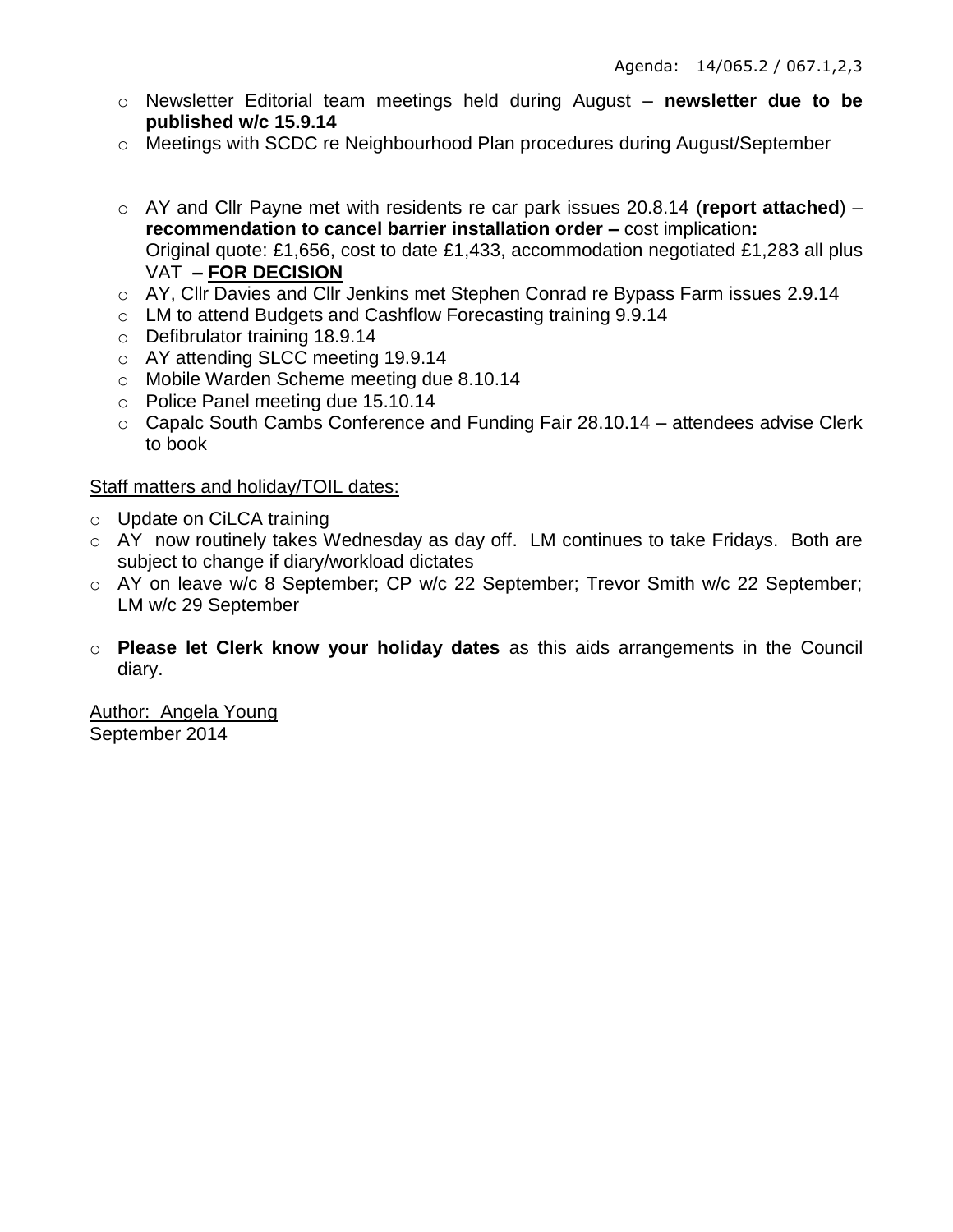#### **HISTON & IMPINGTON PARISH COUNCIL**

#### **FINANCE REPORT**

| <b>REPORT TO:</b> | <b>Full Council</b>                          | September 2014 |
|-------------------|----------------------------------------------|----------------|
| <b>AUTHOR/S:</b>  | <b>Lynda Marsh, Office</b><br><b>Manager</b> |                |

# **Purpose**

To list accounts paid by delegated approval, and payment of outstanding accounts.

o Accounts paid by delegated approval – to note only

|   | M4 Administration - wages, NI and Pension £10,026.96                                   |                      |
|---|----------------------------------------------------------------------------------------|----------------------|
|   | M4 Rec Groundsman expenses £25.53                                                      | £25.53               |
|   | A Turnbull reimbursement for Flower Festival £27.47                                    | £27.47               |
|   | Team Flitwick (DDR) gasoil £378.95 + vat £18.95                                        | £397.90              |
|   | Barclaycard (DDR) stamps, skip (Mick George) £258.28 + vat £30.00                      | £288.28              |
|   | London Fuel Ltd (DDR) unleaded fuel £25.53 + vat £5.11                                 | £30.64               |
|   | E-oN (DDR) feeder pillar $£23.41 +$ vat £1.17                                          | £24.58               |
|   | <b>Land Registry</b> The Coppice - application for official copy of register £14.00    | £14.00               |
|   | Land Registry Manorial Waste - application for title absolute £40.00                   | £40.00               |
|   | <b>CAPALC</b> Councillor training £280.00                                              | £280.00              |
|   | Site & Maintenance emergency repair to bollard $£116.00 +$ vat £23.00                  | £139.00              |
|   | Roger Hovells office cleaning £40.00                                                   | £40.00               |
|   | <b>Copy IT Solutions</b> copier reading $£80.25 + \text{vat } £16.05$                  | £96.30               |
|   | Petty Cash £47.79                                                                      | £47.79               |
|   | <b>M Collis</b> reimbursement for fuses re floodlights $£13.03 + ∇$                    | £15.63               |
|   | <b>Working Turd Ltd</b> herbicide treatment to rec grd $£751.50 + \text{vat } £150.30$ | £901.80              |
|   | M5 Administration - wages, NI and Pension £9,996.96                                    | £9,996.96            |
|   | M5 Rec Groundsman expenses £25.53                                                      | £25.53               |
|   | S Lindsay travelling expenses to councillor training £40.50                            | £40.50               |
|   | <b>Barclaycard</b> (DDR) stationery $£9.81 + \text{vat } £1.96$                        | £11.77               |
|   | London Fuel Ltd (DDR) unleaded fuel £18.54 + vat £3.71                                 | £22.25               |
|   | E-On (DDR) feeder pillar $£6.89 +$ vat £0.34                                           | £7.23                |
|   | PWLB (DDR) Pavilion loan pmt 18 of 50 £11,480.74                                       | £11,480.74           |
|   | PWLB (DDR) Completion Loan pmt 16 of 48 £1,513.96                                      | £1,513.96            |
|   |                                                                                        |                      |
| O | <b>Accounts for approval:</b>                                                          |                      |
|   | Site & Maintenance paint / treat circular bench on School Hill                         |                      |
|   | £360.00 + vat £72.00<br>Cambs CC Youth Work summer term £3,199.71                      | £432.00<br>£3,199.71 |
|   | NSALG (Allotment Soc) annual subs £55.00 + vat £11.00                                  | £66.00               |
|   | <b>Copy IT Solutions</b> copier reading $£27.63 + \text{vat } £5.53$                   | £33.16               |
|   | <b>Buchans Landscapes</b> grasscutting $-$ July $£1,800.92 + \text{vat } £360.18$      | £2,161.10            |
|   | Buchans Landscapes grasscutting $-$ August £1,775.66 + vat £355.13                     | £2,130.79            |
|   | <b>Cambs CC</b> 30mph minor improvements scheme £873.63 + vat £174.73                  | £1,048.36            |
|   | <b>Print-Out</b> stationery $£73.96 + \text{vat } £14.80$                              | £88.76               |
|   | Getmapping Parish Online annual subs £70.00 + vat £14.00                               | £84.00               |
|   | Roger Hovells office cleaning £40.00                                                   | £40.00               |
|   | World of Computers MS Office 2013 £169.00 + vat £33.80                                 | £202.80              |
|   |                                                                                        |                      |